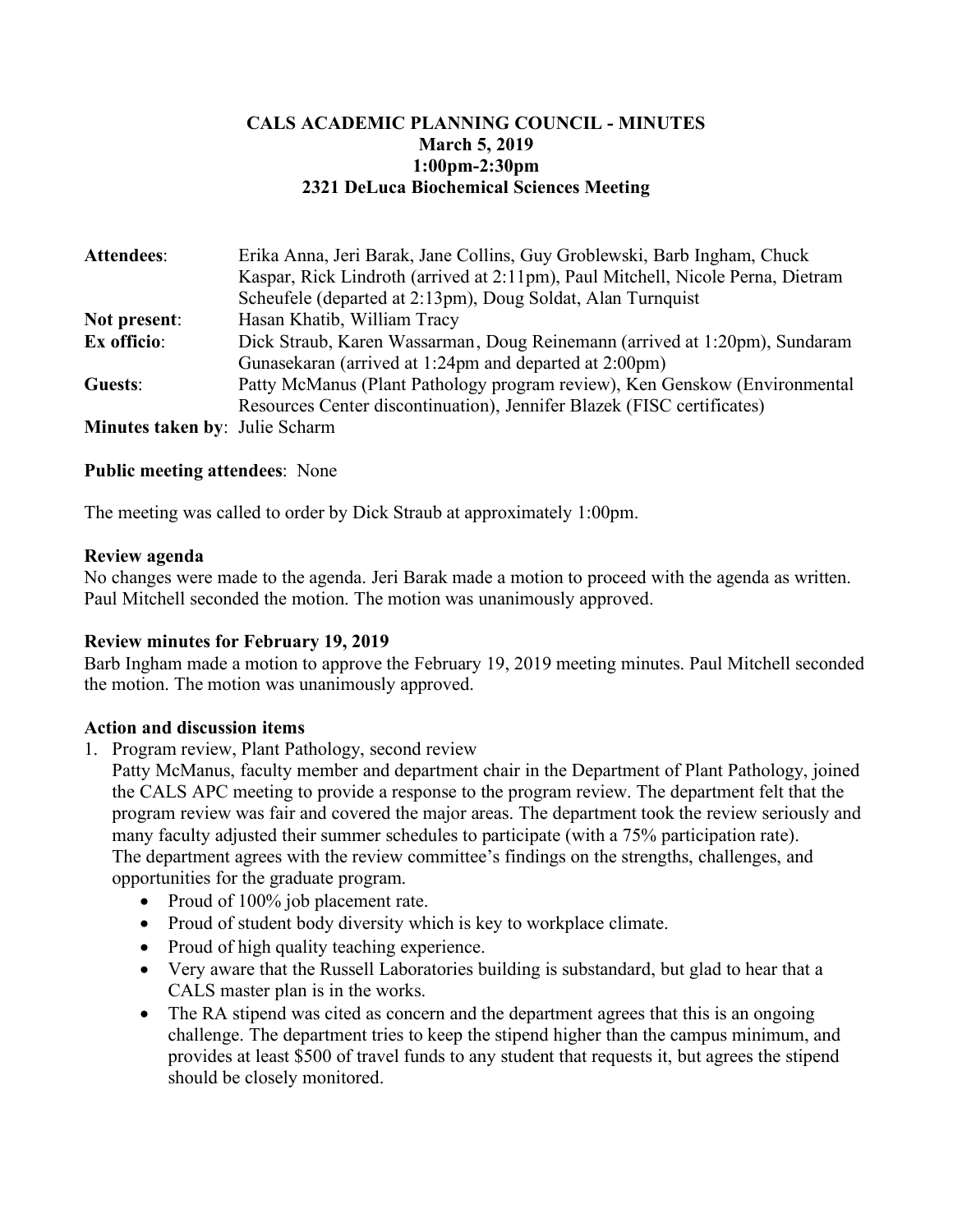- The number of required courses was cited as a concern. This topic is revisited every 3-4 years and the last time it was discussed, a decision was made to drop one required course. The best way to achieve the learning objectives is through required courses.
- Have had a reduction in the number of applicants to the program but unsure why. The program is not at a critical juncture, as not all applicants are currently being accepted, but this is something that should be explored.
- The website could use updating.

The department agrees with the review committee's findings on the strengths and low enrollment challenge for the undergraduate program.

- Acknowledge that the greatest challenge is the low number of majors, with fewer than 15 graduates per year.
- As part of the college organizational redesign, the department agreed to close the major and enter into a collaborative major with four other departments. This was a concession and no one in the department wanted to do this. The department was also asked to do this in the midst of the program review. The major is something the department should discuss again. Maybe it is possible to keep the major open and build enrollment. The Dean's Office recently stated that, at minimum, the department could keep the major open until the collaborative major is in place.

Comments and questions for the department:

- Question: What is the rationale behind the curriculum changes and more specifically, the creation of the 355 course? Is the 355 course for graduate students? Could decoupling a lab and lecture increase CFI? Response: The 355 course is one-credit practicum and does not yet exist as 355. It was put through the appropriate process, approved, and was lost somewhere. The course instructor would prefer to keep the course listing as 699 instead of 355. The course is for undergraduate and graduate students and is taught in the summer. It will never be large enrollment course. In regards to a lecture/lab decoupling, if this is in regards to the plant microbiome course, the lab is integral to the course. People send in samples and the students test the material (tree roots) and use statistical tools. It will never be a large enrollment course. It is the only microbiome course on campus with a lab and it would lose value if the lab was removed.
	- o Question: Could enrollment be increased if there was more lab space? Response: Enrollment has been modest.
- Question: How will you increase student enrollment? Response: Doug Rouse teaches in the 151/152 courses. In the past, two other people also taught the 151/152 sequence. The department is interested in maintaining a foothold in 151/152 when Professor Rouse retires, and is planning to work with the CALS Dean's Office on plans for this. Professor Rouse is also involved with an antibiotic discovery course that fills the independent study requirement for 151/152, which has potential for growth.
- Ouestion: Is there an opportunity to provide an undergraduate option that is less research focused? Response: There is a professional development course for students entering the job market with a bachelor's degree. The diagnostic clinic has a senior capstone with an outreach component. The research experience is very valuable.
	- o Comment: Think of other markets to explore to grow the program and add a new type of student.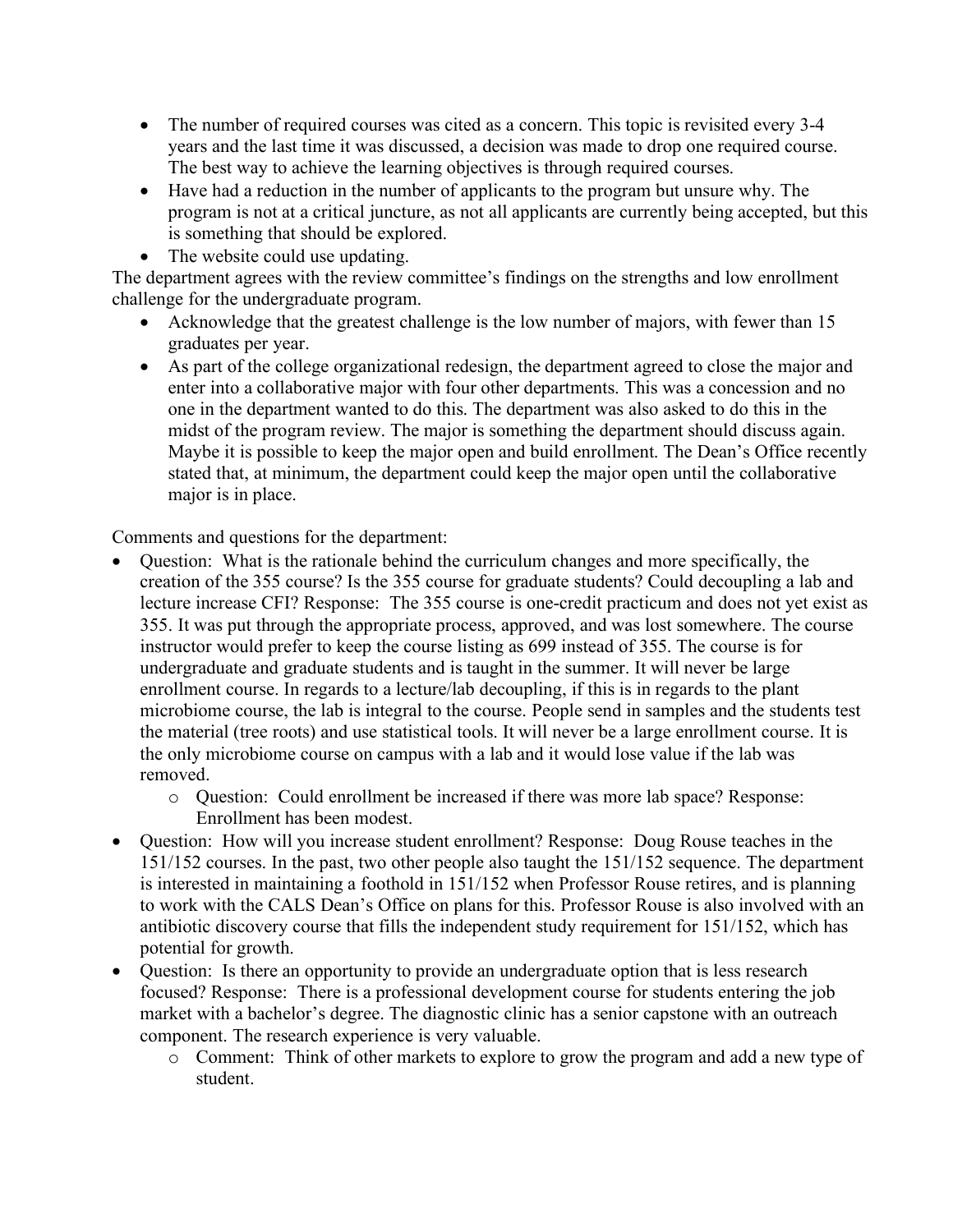- Question: The teaching load for instructional staff was a concern from the last program review. Are there any updates on this? Response: Brian Hudelson has a 10% teaching appointment. The department also has a full-time instructional specialist and a half-time instructional specialist. In the past, Brian Hudelson had 0% teaching appointment but was doing some teaching, so that might have been part of the concern.
- Question: What is the role of the Department of Plant Pathology in the new agricultural ecosystems major? Response: The dean charged the Department of Agronomy and the Department of Horticulture to lead this effort. Doug Rouse and Todd Courtney serve as the department's representatives on the planning committee. The committee got off to a slow start. Doug Rouse is a very creative participant and presented an idea on a case-based biology effort, as literature shows that students don't retain as much information in a lecture format. The idea was liked by some and too radical for others. Todd Courtney was a biology advisor so he is well aware of what students are looking for and interested in. The committee is on track to provide the department with a concept in April. This is at least the third effort, over time, to collaborate with other departments. There is hope that this effort will be more successful, though there is also fear that something new might not attract students and/or succeed.
- Question: The PhD minor was identified as a low enrollment program. Will this program continue? Response: Information on the PhD minor was provided in the self-study but was not reviewed by the committee. The PhD minor has a value and a low cost, and no downsides have been identified.
	- o Comment: Campus will want to know more about the value of the program and whether it has a unique value.
	- o Comment: The PhD minor is largely cost neutral and we are one of the few universities that have transcriptable PhD minors. There is a huge argument for keeping these. This is where we walk the talk of preparing people for their careers and crossing disciplines. We should make a case to keep this.
	- o Comment: Every PhD program on campus requires a minor but a significant portion of students are earning a distributed minor instead of a focused one.
	- o Comment: Plant Pathology is not the smallest PhD minor that GFEC has seen. The Graduate School's primary objective is to reduce the numbers of PhD minors that are not used.
	- o Decision: Karen Wassarman and Patty McManus will develop a justification to retain the PhD minor.

Question from Patty McManus: Former associate dean Sarah Pfatteicher clustered the timing of program reviews by discipline (e.g. plant sciences) in order to be able to look for commonalities, resources, etc. in those program reviews. Will the APC be looking at the common themes of the plant sciences program reviews and reporting back to the department chairs? APC response: The hope is that this will be done. One example is the discussion surrounding the new agricultural ecosystems major. The APC might want to think about content/questions that could lead to that discussion.

Alan Turnquist made a motion to accept the Plant Pathology program review as complete. Paul Mitchell seconded the motion. The motion was approved (9 yes, 0 no, 2 abstain).

2. Center review, Center for Dairy Research, continued discussion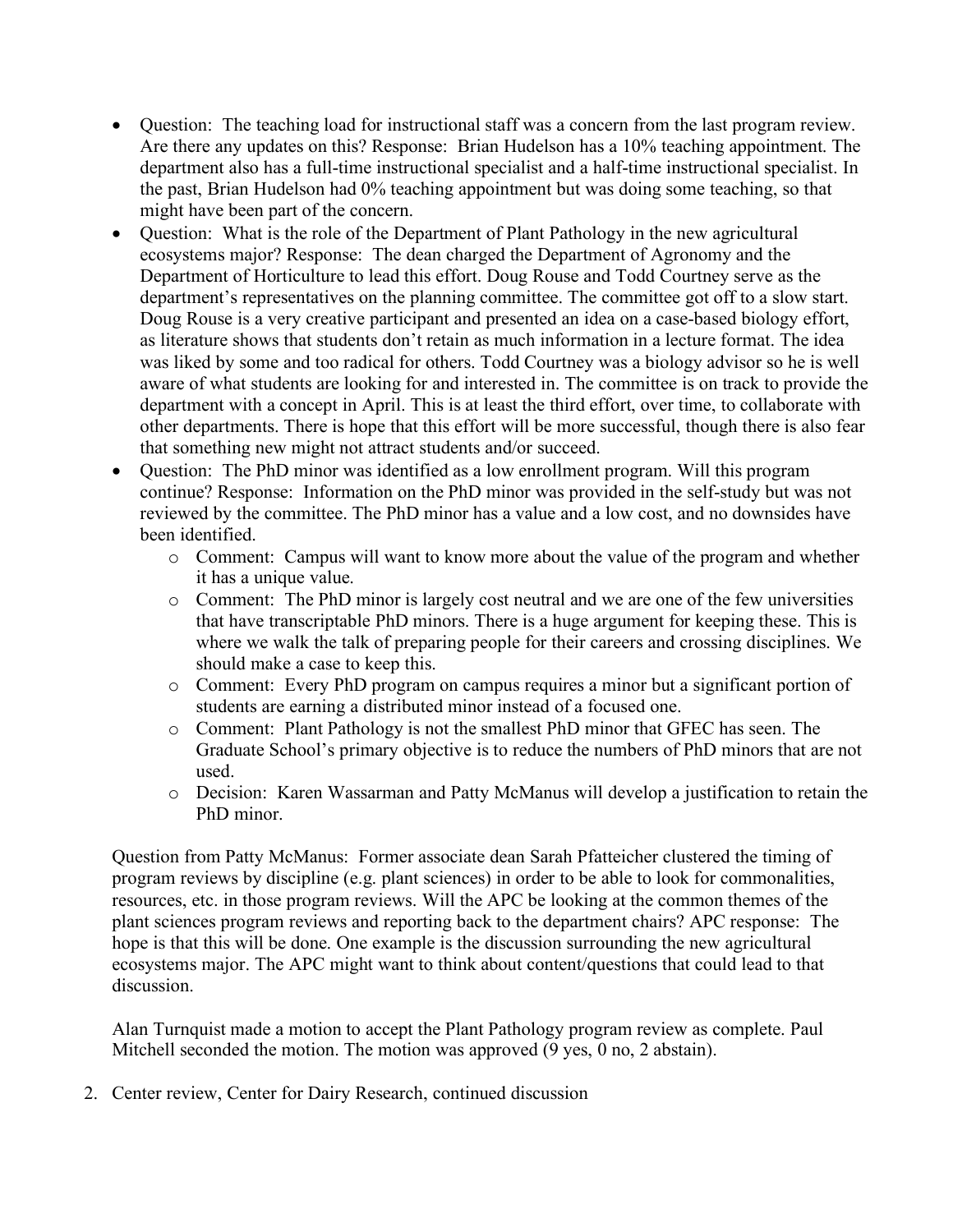The committee discussed the ten-year review of the Center for Dairy Research (CDR).

Comments:

- Comment: Tension exists between CDR and the Department of Food Science. This could be due to several factors, including shared building space, the building project, the center director being a Department of Food Science faculty member (which takes resources, e.g. teaching capacity, away from the department), and overhead returns.
- Comment: The climate issues were not addressed in John Lucey's verbal response and were not acknowledged in the written response from the center.
- Comment: There are two different CDR establishment documents, one of which was not provided by the center director.
- Comment: Suggest that in the review process for all centers, the review committees review the center's establishment documents to ensure that they are being followed. For CDR, there are some items in the establishment document that are not being followed, such as utilizing an advisory group that has faculty and staff as members. Establishment documents should be updated when needed. Consider campus and faculty governance procedures in doing this.
- Comment: Support annual performance review of center director.
- Comment: The CDR connection to CALS and campus is missing.
- Comment: May want to establish/lay out rules between CDR and Food Science.
- Comment: Are there ways to learn from CDR's success? Can we replicate these issues and fix any issues in new center establishment documents? Response: Could look at FRI as a good model.

Feedback summary:

- The climate issues 1) within CDR and 2) between CDR and the Department of Food Science need to be addressed.
- The annual performance review of the center director is a well-supported idea.
- The center should address how they add value to both the college and the campus, and how they collaborate within the university system.
- The center should consider establishing an advisory committee that includes university partners and stakeholders.
- Consider establishing ground rules of engagement, overhead, space, etc. between CDR and the Department of Food Science.
- 3. Environmental Resources Center, request for discontinuation

Ken Genskow, Environmental Resources Center director, joined the CALS APC meeting to present the proposal to discontinue the Environmental Resources Center (ERC). The closure of the center is related to the internal re-organization of Extension and the integration of Extension into UW-Madison. The center will be closed and absorbed into the Natural Resources Institute within the Division of Extension. The center director and the CALS associate dean for extension and outreach discussed the proposal with ERC staff last week. ERC operations will likely continue as they have in the past. This is largely a relocation of the ERC administrative home.

Comments and questions: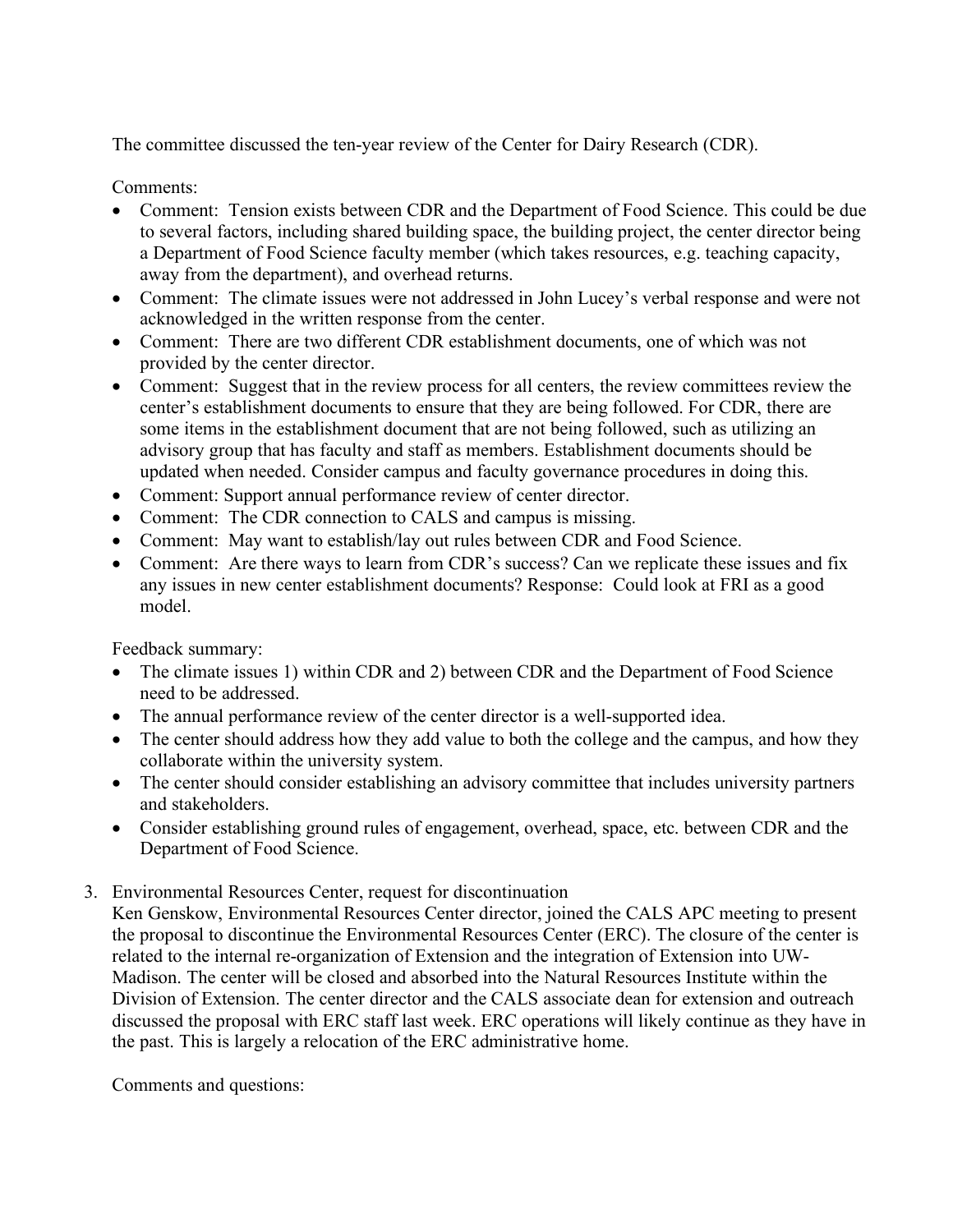- Question: Are faculty and staff moving from CALS to the Division of Extension? Response: There are no CALS faculty appointed to the center. Ken Genskow, the center director, is a faculty member in L&S and his faculty appointment will not change. The Natural Resources Institute has its own director. Some CALS administrative staff appointments will move from CALS to the Division of Extension.
- Question: Will there be new expectations for staff due to this change? No because Extension is integrating into UW-Madison.

Chuck Kaspar made a motion to approve the proposal to discontinue the Environmental Resources Center. Paul Mitchell seconded the motion. The motion was unanimously approved.

4. Farm and Industry Short Course, certificate in foundations of farm and agribusiness management (proposed name change)

Jennifer Blazek, Farm and Industry Short Course (FISC) director, joined the CALS APC meeting to present a proposed name change for the certificate in foundations of farm management. The FISC program began before the college was established and is a sixteen-week program. The program provides an opportunity for farmers and farm youth to get a hands-on and applied education. The program has a non-traditional audience who come to the university to learn about specific needs and is primarily for those not seeking a four-year degree. Though some students do end up pursuing a four-year degree, most want to return to their businesses and farms. CALS faculty and staff, including Extension specialists work together to teach the courses. FISC provides its own community. CALS is looking at the future of FISC. The program is doing well with its traditional on-farm audiences, but the program could be developed to meet the needs of more students, like industry interest.

The purpose of this proposal is to make changes to the current certificate. These changes include: 1) change the name to Foundations of Farm & Agribusiness Management (current name is Foundations of Farm Management); 2) change 4 credits of the total 12 credit certificate. The reason for this change is to reflect the wider audience of students in the program. The FISC program covers both farm and industry interest areas and yet the current name and structure of this certificate is limited to only farm. The intention is to reach a wider audience of students interested in all areas of agriculture. The name and the curriculum need to be modified to reflect the larger industry. Right now all 12 credits are required courses. This change would consolidate some of the courses and open it up for electives/options. Students have asked for more flexibility in courses and this change would help to balance core course needs with flexibility in elective courses.

As all first year students in the FISC program must complete the Foundations Certificate before continuing on in the program, the Foundations Certificate is vital to ensuring that students continue for an optional second year and receive the knowledge and information they need to be successful. As a revenue-generating program, FISC relies on student enrollment to continue. Based on input from industry, the FISC Program Committee, and students, these modifications will increase student enrollment because it makes for a more attractive program with a more robust and relevant learning experience for students. Adding "agribusiness" in the title of this certificate also reflects the addition and expansion of the program into other areas of agriculture, such as industry professions, turfgrass, urban agriculture, and other enterprises, which are not captured by the term "farm."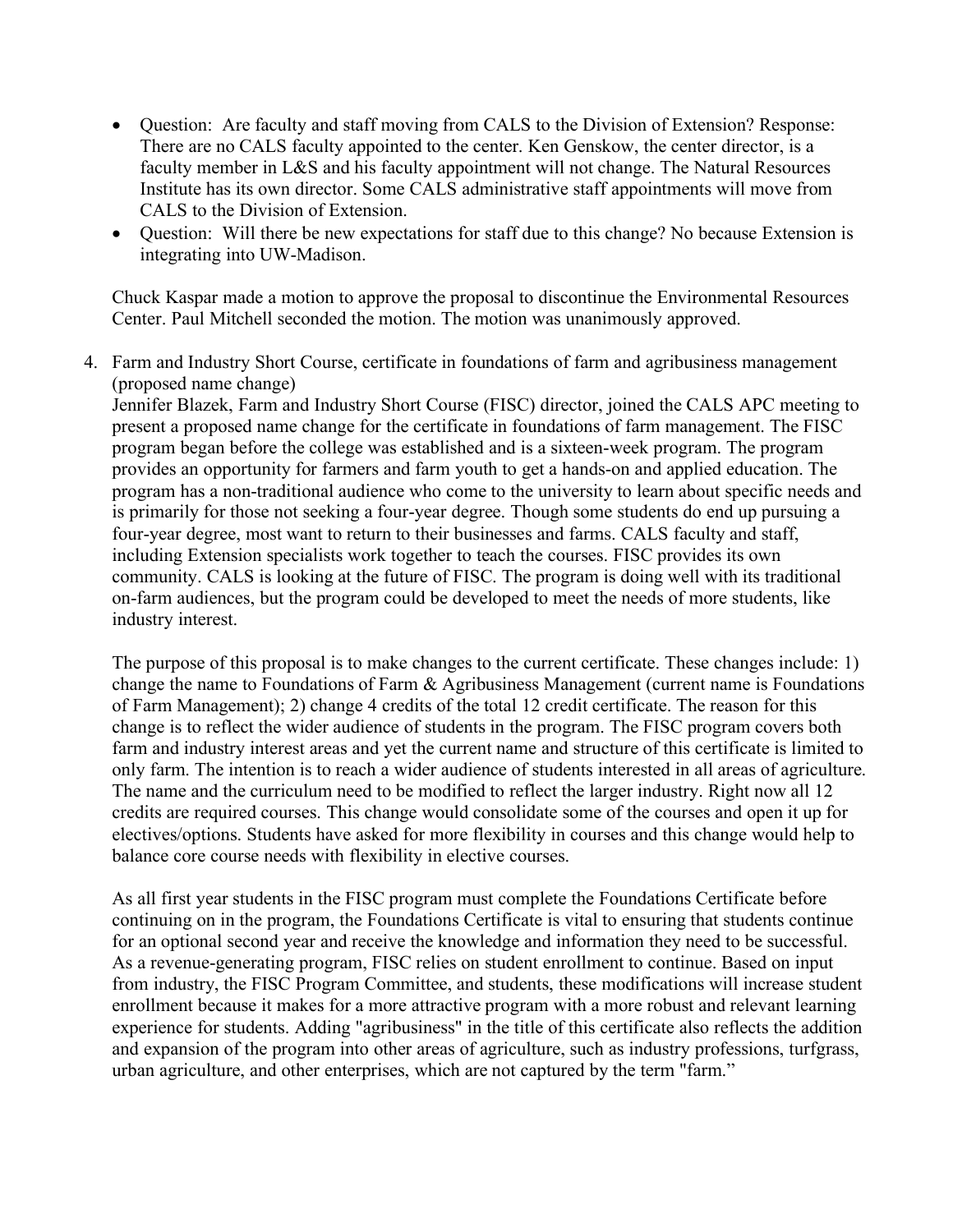Comments and questions:

• Question: Has the CALS Curriculum Committee reviewed this proposal? Response: Yes, they did discuss it and did not have any concerns.

Paul Mitchell made a motion to approve the proposed changes to the certificate in foundations of farm and agribusiness management. Nicole Perna seconded the motion. The motion was unanimously approved.

5. Farm and Industry Short Course, certificate in turfgrass management (new proposal) Jennifer Blazek, Farm and Industry Short Course (FISC) director, joined the CALS APC meeting to present the proposed new certificate, along with Doug Soldat, faculty member in the Department of Soil Science. The purpose of the certificate is to provide formal education in turfgrass management to students who are not interested in or able to pursue a four-year degree. This certificate fits within the mission of the FISC program, which seeks to provide a practical, hands-on education in the application of scientific knowledge to production agriculture and related fields.

UW-Madison has had a specialization in Turf and Grounds Management housed in the Department of Soil Science since 1960. The program has supported 15-30 students for much of that time, but enrollment has declined to single digits in recent years. This enrollment trend is not unique to Wisconsin. The rising cost of tuition and abundance of entry-level positions in the turfgrass industry are factors that are driving students towards two-year associates or certificate programs nationwide. Currently, FISC does not cater to students interested in turfgrass management, but the FISC program has course offerings that are highly relevant to that group. This certificate will help FISC enhance the efficiency of its course offerings and expand the breadth of the program. The certificate will include five new courses, which will be primarily taught by Paul Koch and Doug Soldat.

Comments and questions:

- Question: Paul Koch is still assistant professor. Has the impact of FISC teaching on his work to obtain tenure been considered? Response: Yes, this was discussed with his department chair and mentoring committee chair. Professor Koch is excited about this opportunity. His teaching program will be part of his tenure packet, which includes FISC.
- Ouestion: Do faculty get credit for teaching FISC? Response: FISC does not count towards college CFI; however, there are resources returned to the faculty member/department in the FISC model.
- Question: Will the department's CFI decline if Doug Soldat and Paul Koch teach FISC courses? Response: The FISC courses are additional courses they will teach. They will keep their present courses that do count towards CFI.
- Question: The rationale for this is dwindling enrollment in CALS courses, so why aren't we working to increase CFI? Response: The students who take Paul Koch's current courses are not students that will move into FISC. The FISC courses will be new courses for a different audience.
- Question: Will the departments be losing teaching resource capacity if we have faculty members teaching in FISC courses instead of CALS courses? Response: This is the same as teaching in any 131 program. Revenue-generating programs bring in funding/resources in different ways.